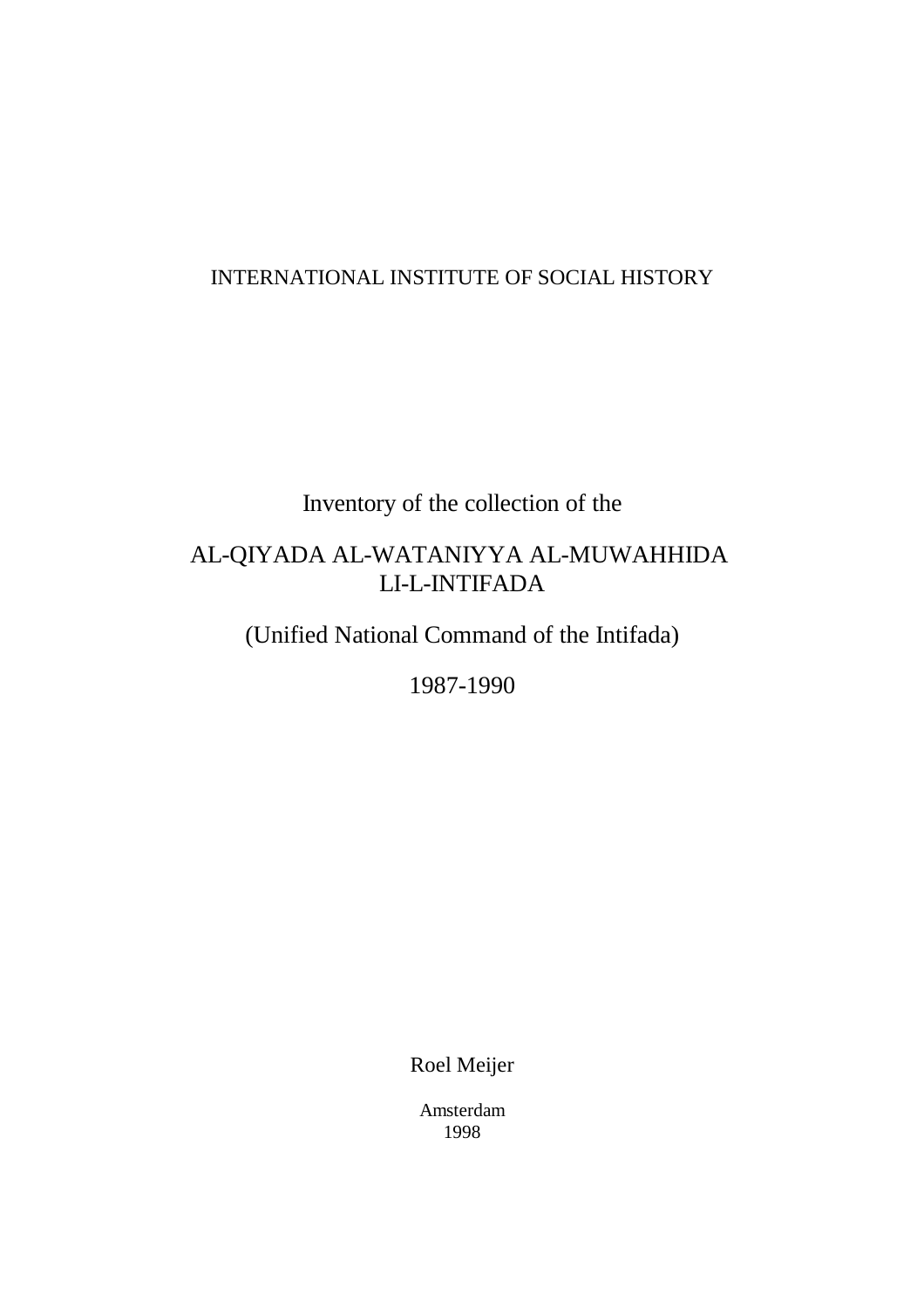#### *INTRODUCTION*

#### **History**

The first numbered leaflet of the intifada was issued in January 1988 and bore the signature of the 'Unified National Command to Escalate the Uprising in the Occupied Territories', a body which was a fiction at that point of time as it was still a private initiative of one member of the Popular Front for the Liberation of Palestine (PFLP). Besides demanding the establishment of a Palestinian state, the flier called for a general strike of three days, the erection of road-blocks, the withdrawal of the Israeli army from the cities, towns and refugee camps, the repeal of the emergency laws and the holding of democratic elections. When the flier was being printed, it was discovered that two days earlier a similar flier had been printed at the same publisher's in name of the 'Palestine National Forces', an organization of Fatah.

In this atmosphere of rivalry the Unified National Command was born as a compromise between the Democratic and Popular Fronts, the Palestinian Communist Party and Fatah. The flier the PFLP issued was quickly given number two in the series of leaflets issued by the Unified National Command which ended with No. 46 almost two years later.

The Unified National Command was a grass roots organization which had been established at the initiative of local groups on the West Bank and the Gaza Strip. For the first time since the establishment of the PLO, a political organization was established that was at least partly independent from the PLO. Its leaders were anonymous young Palestinians who replaced the old guard of the PLO 'notables' after they had proved themselves unable to take command of the Intifada during the first months after its outbreak in October 1987.

The fliers were the greatest achievement of the Unified National Command. They set realistic goals and established practical means of attaining them. They gave coherence to the intifada and determined strike days, sneered at the enemy and gave pride to its participants. Although the Unified National Command sometimes consulted with the PLO headquarters in Tunis, it mostly decided its strategy according to specific circumstances and local exigencies. The distribution system of the fliers, which numbered between 35,000 and 100,000 copies, was ingenious. The very fact that they were distributed all over the West Bank without the Shin Bet discovering the whereabouts of the Unified National Command, meant that the Intifada was well-organized. Due to the large recruitment potential, the anonymous membership of the Unified Command was easily replaced. When one of the distributors was arrested with 35,000 copies of flier No. 6 in his van on 3 February 1988, and the whole Unified Command was arrested, it was quickly succeeded by another, put together by its participating organizations. The next two Commands were arrested as well; the first while drawing up flier No. 11 on 19 March, the second only one month later. Continuous repression and the difficulty in printing such enormous numbers of fliers meant, however, that initiative and guidance over the intifada gradually shifted from the Unified National Command to the PLO headquarters in Tunis.

From autumn 1988 fliers were read at dictation speed over the radio by the PLO. As control from outside increased, the fliers lost their original verve and started to repeat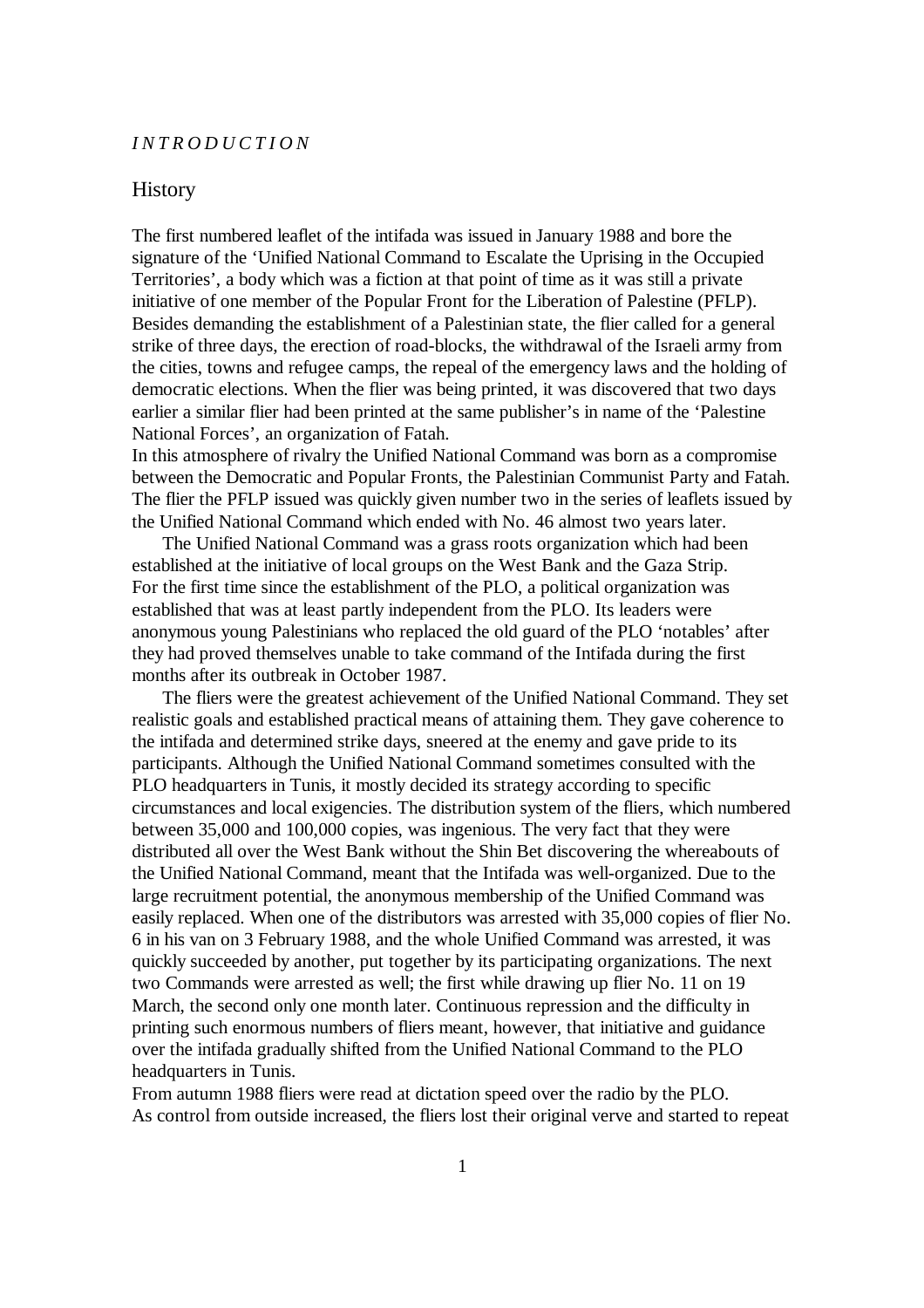themselves. When at the beginning of 1989 the last lineup of the Unified Command was arrested, power had devolved to the local committees which continued the intifada. Eventually, the Unified Command was unable to resist the pressure of the Israeli's and the PLO together.

#### The collection

The collection of fliers of the Unified National Command of the Intifada was received by the IISH in 1989. The leaflets of the Unified Command, which form the main part of the collection, was distributed between January 1988 and September 1989. The collection also contains leaflets issued jointly by Fatah and the Unified Command, the local Command council of Ramallah, the Popular Front for the Liberation of Palestine (PFLP), the Democratic Front for the Liberation of Palestine (DFLP), HAMAS and several other Palestinian organizations. The leaflets of the Unified National Command, part of which are orginal and part of which are photocopies, are numbered from one to forty six (Nos. 43 - 45 are missing). The size of the collection is 0.02 m.

All the leaflets of the Unified National Command and the other Palestinian organizations, issued from the beginning of 1987 until the end of 1988 (until leaflet No. 30 of the Unified National Command), have been described and reproduced by Jean-François Legrain in his book *Les Voix du soulèvement palestinien* (Cairo, 1991).

### Consultation

Only the microfilm of the collection can be consulted.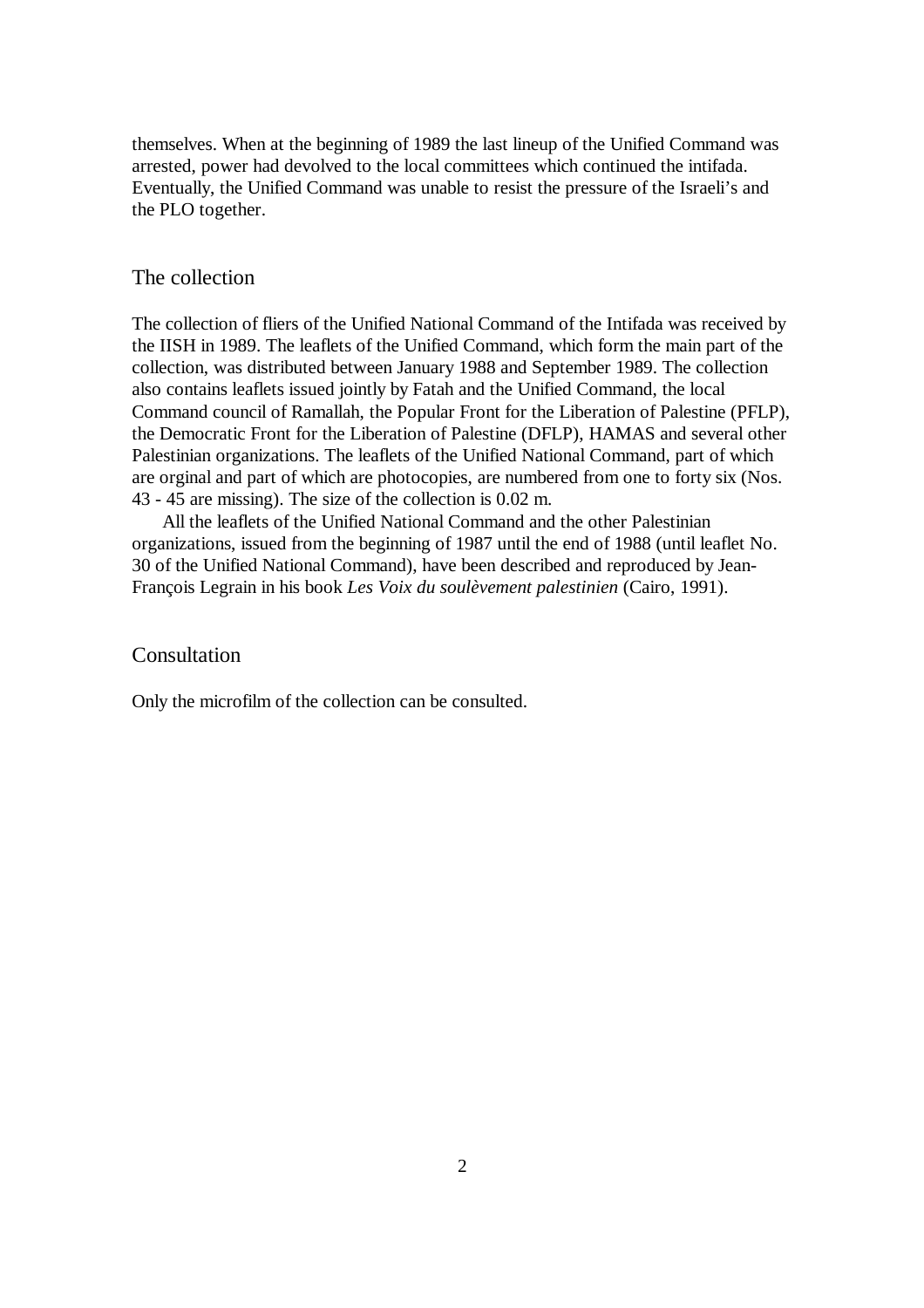### *INVENTORY*

## Unified National Command of the Intifada

- 1. Photocopies and originals of the directives issued by al-Qiyada al-Wataniyya al-Muwahhida li-l-Intifada, (the Unified National Command of the Intifada), No. 1, January 1988 to No. 42, 4 July 1989 and No. 46, 25 September 1989. 1 cover.
- 2. Two Leaflets without numbers containing directives issued by Fatah/ Unified National Command of the Intifada. 14 April 1989 and 29 June 1989. 1 cover.
- 3. Three directives issued by the Local Command Council of Ramallah. 22 May, 13 July and n.d. 1989. 1 cover.

### Other Palestinian Organizations

- 4. Nine directives by Jabha al-Sha<sup>c</sup>biyya li-Tahrir Falastin (the Popular Front for the Liberation of Palestine, PFLP) issued between 8 May and 8 July 1989 and n.d. 1 cover.
- 5. Leaflet by al-Jabha al-Dimuqritiyya li-Tahrir Filastin (the Democratic Front for the Liberation of Palestine, DFLP) issued on 30 March 1989. 1 piece.
- 6. Two directives issued by the Kata'ib al-Shahid Ghasan Kanafani (Battalions of the Martyr Ghasan Kanafani). June/July 1989. 1 cover.
- 7. Pamphlet issued by the Committee for the Commemoration of the Martyr Muhammad al-Fawaja. 1 June 1987. 1 piece.
- 8. Joint directive issued by the Executive Committee of Fatah, the Central Committee of the Democratic Front for the Liberation of Palestine and the Higher Palestinian Military Committee. 4 June 1989. 1 piece.
- 9. Directive issued by the Popular Oppositional Committees and Strike Forces. N.d. 1 cover.
- 10. Issue of the periodical *al-Muwajaha*, publication of the Communist Party of Palestine, Vol. 1, No. 2. June 1989. 1 cover.
- 11. Leaflet issued by the Communist Party of Palestine. N.d. 1 piece.